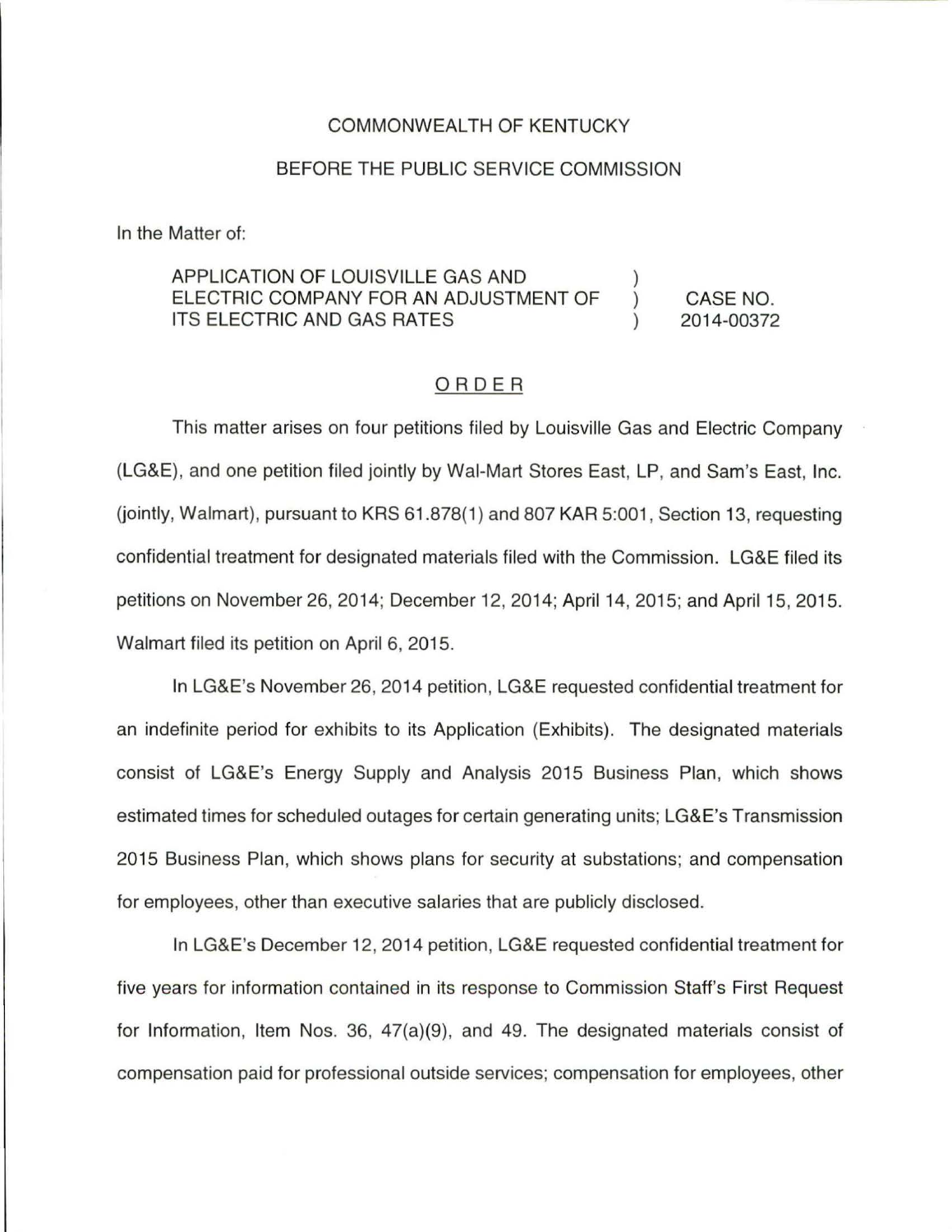than executive salaries that are publicly disclosed; and federal and state income tax records.

In LG&E's April 14, 2015 petition, LG&E requested confidential treatment for an indefinite period for information in the Rebuttal Testimony of David J. Wathen. The designated materials consist of employee compensation for non-executive employees, and workpapers containing confidential and proprietary created by a third party.

In LG&E's April 15, 2015 petition, LG&E requested confidential treatment for an indefinite period for filing of supplemental information that is subject to the petition for confidential treatment that was filed on November 26, 2014.

In Walmart's April 6, 2015 petition, Walmart requested confidential treatment for an indefinite period for its response to LG&E's First Request for Information, item 3. The designated materials consist of account usage information regarding Walmart's participation in demand-side management energy-efficiency programs.

Having considered the petition and the materials at issue, the Commission finds that the designated materials contained in LG&E's petitions meet the criteria for confidential treatment pursuant to KRS 61.989(1)(a), which exempts from public disclosure certain private and personal information; KRS 61 .878(1 )(c)(1 ), which exempts proprietary and confidential information when public disclosure would result in competitive harm; KRS 61.878(1)(k) and (I), which exempts information for which public disclosure is prohibited by state or federal law; and KRS  $61.878(1)(m)(1)(e)$ , which exempts information regarding public security and response needs assessment from public disclosure.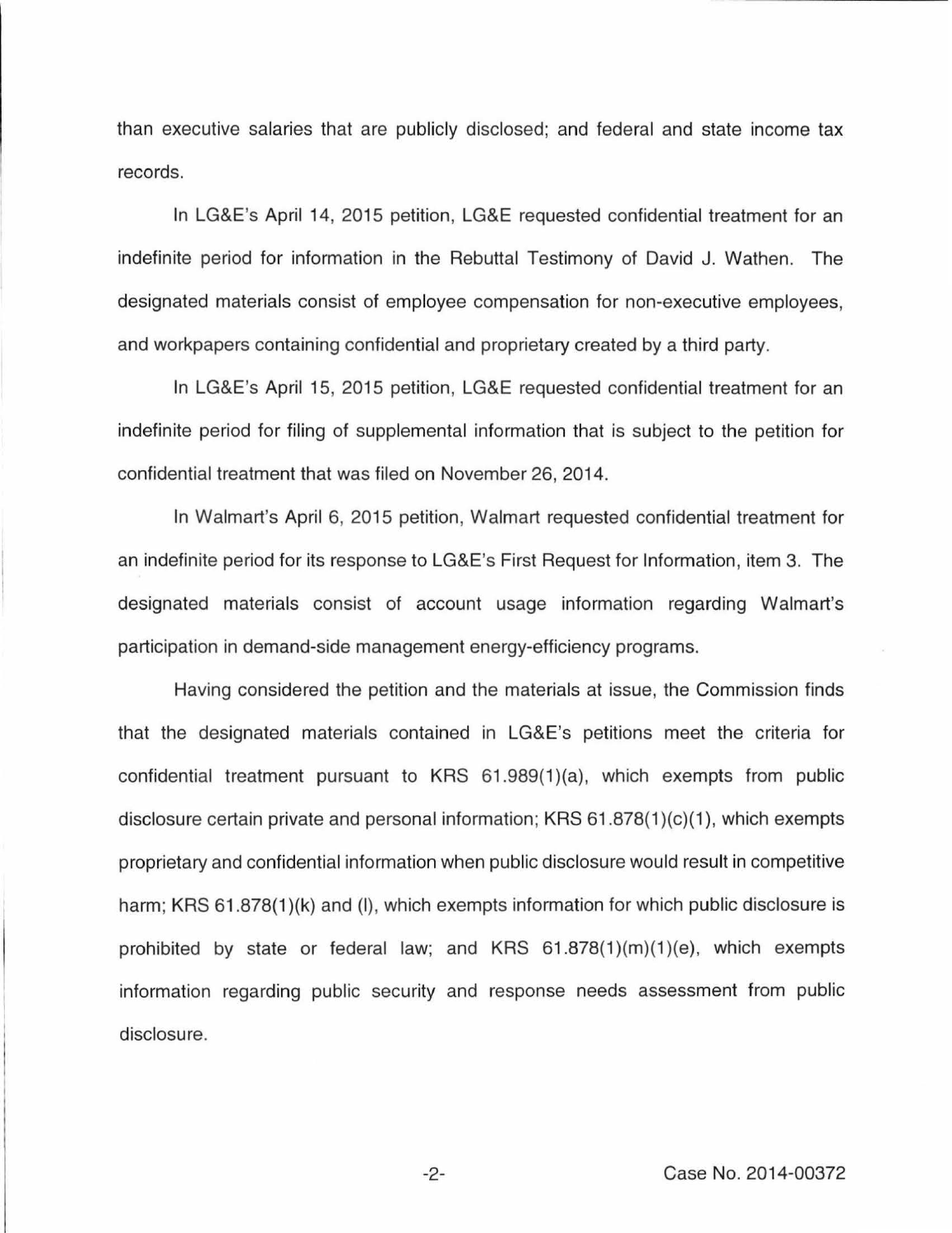The Commission further finds that the designated materials contained in Walmart's petition meet the criteria for confidential treatment pursuant to KRS 61.878(1 )(c)(1 ), which exempts proprietary and confidential information when public disclosure would result in competitive harm.

IT IS THEREFORE ORDERED that:

1. LG&E's petitions for confidential treatment dated November 26, 2014; December 12, 2014; April 14, 2015; and April 15, 2015, are granted.

2. Walmart's petition for confidential treatment dated April 6, 2015, is granted.

3. The designated materials contained in LG&E's petitions for confidential treatment dated December 12, 2014, shall not be placed in the public record or made available for public inspection for an indefinite period, or until further Orders of this Commission.

4. The designated materials contained in LG&E's petition for confidential treatment dated November 26, 2014; April 14, 2015; and April 15, 2015, shall not be placed in the public record or made available for public inspection for five years, or until further Orders of this Commission.

5. The designated materials contained in Walmart's petition for confidential treatment dated April 6, 2015, shall not be placed in the public record or made available for public inspection for an indefinite period, or until further Orders of this Commission.

6. Use of the designated materials in any Commission proceeding shall be in compliance with 807 KAR 5:001, Section 13(9).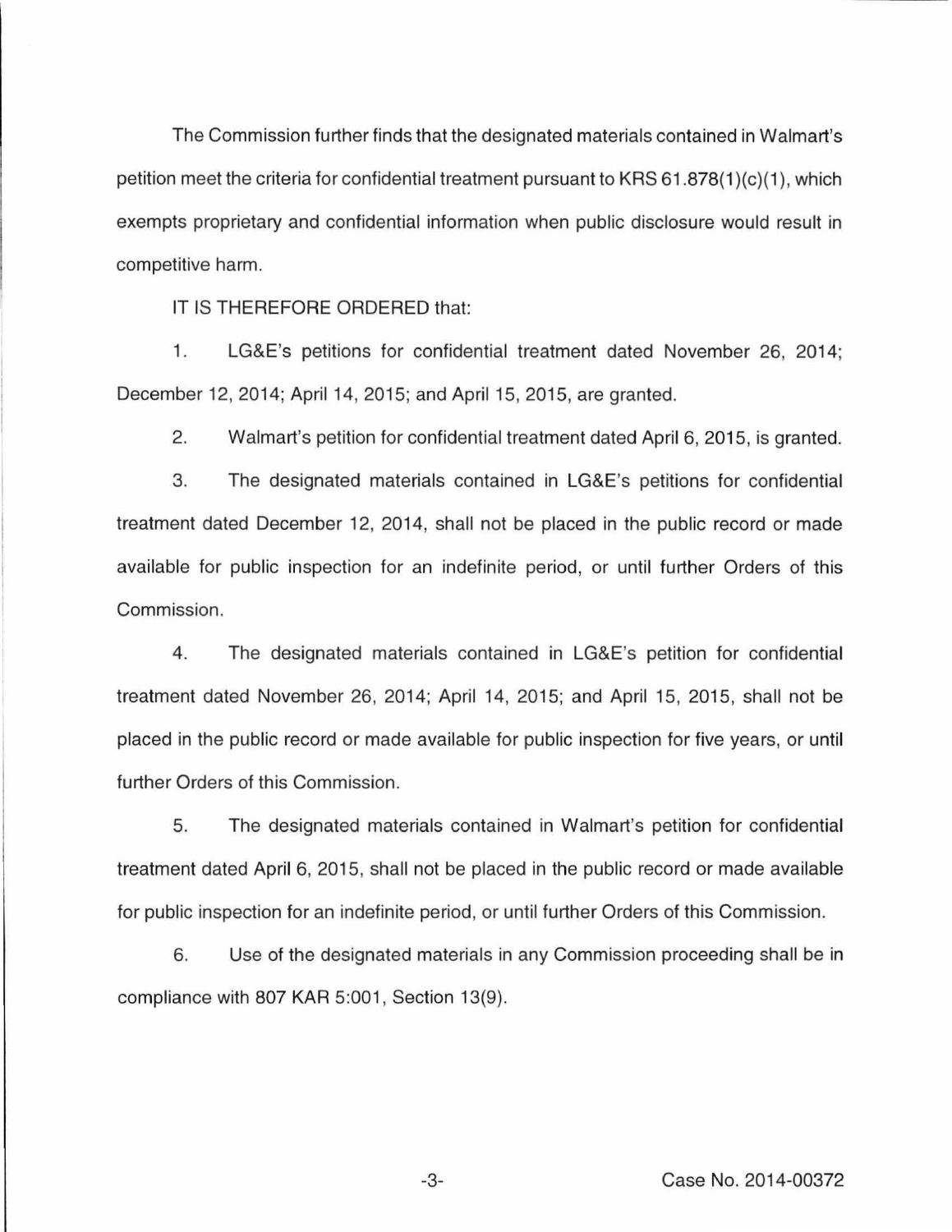7. LG&E and Walmart shall inform the Commission if their respective designated materials become publicly available or no longer qualify for confidential treatment.

8. If a non-party to this proceeding requests to inspect the designated materials granted confidential treatment by this Order and the period during which the materials have been granted confidential treatment has not expired, LG&E and Walmart, respectively, shall have 20 days from receipt of written notice of the request to demonstrate that the materials still fall within the exclusions from disclosure requirements established in KRS 61 .878. If LG&E and Walmart, respectively, are unable to make such demonstration, the requested materials shall be made available for inspection. Otherwise, the Commission shall deny the request for inspection.

9. The Commission shall not make the designated materials available for inspection for 30 days following an Order finding that the materials no longer qualify for confidential treatment in order to allow LG&E or Walmart, respectively, to seek a remedy afforded by law.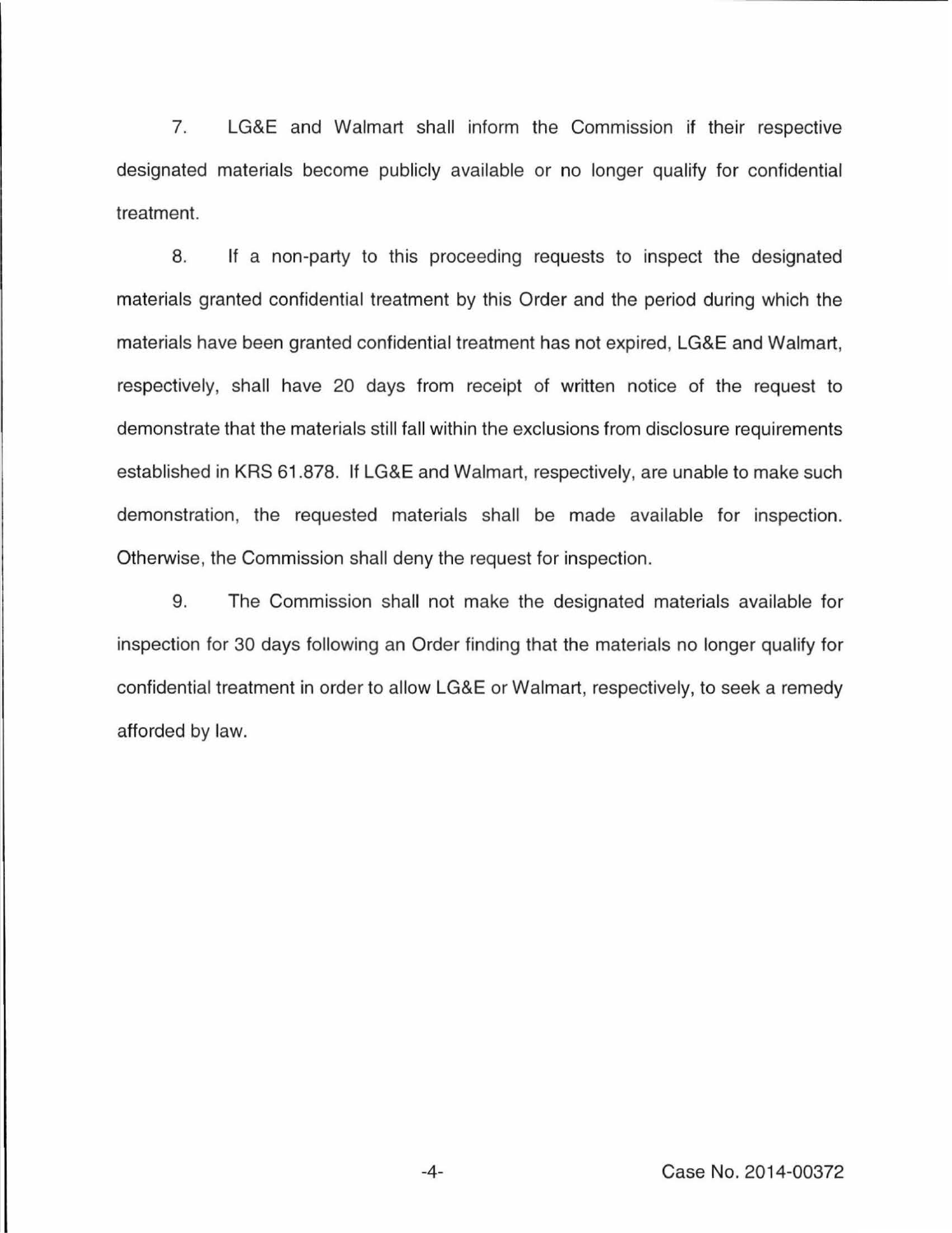By the Commission

| <b>ENTERED</b>                               |  |
|----------------------------------------------|--|
| JAN 24 2019                                  |  |
| <b>KENTUCKY PUBLIC</b><br>SERVICE COMMISSION |  |

ATTEST: For Executive Director

Case No. 2014-00372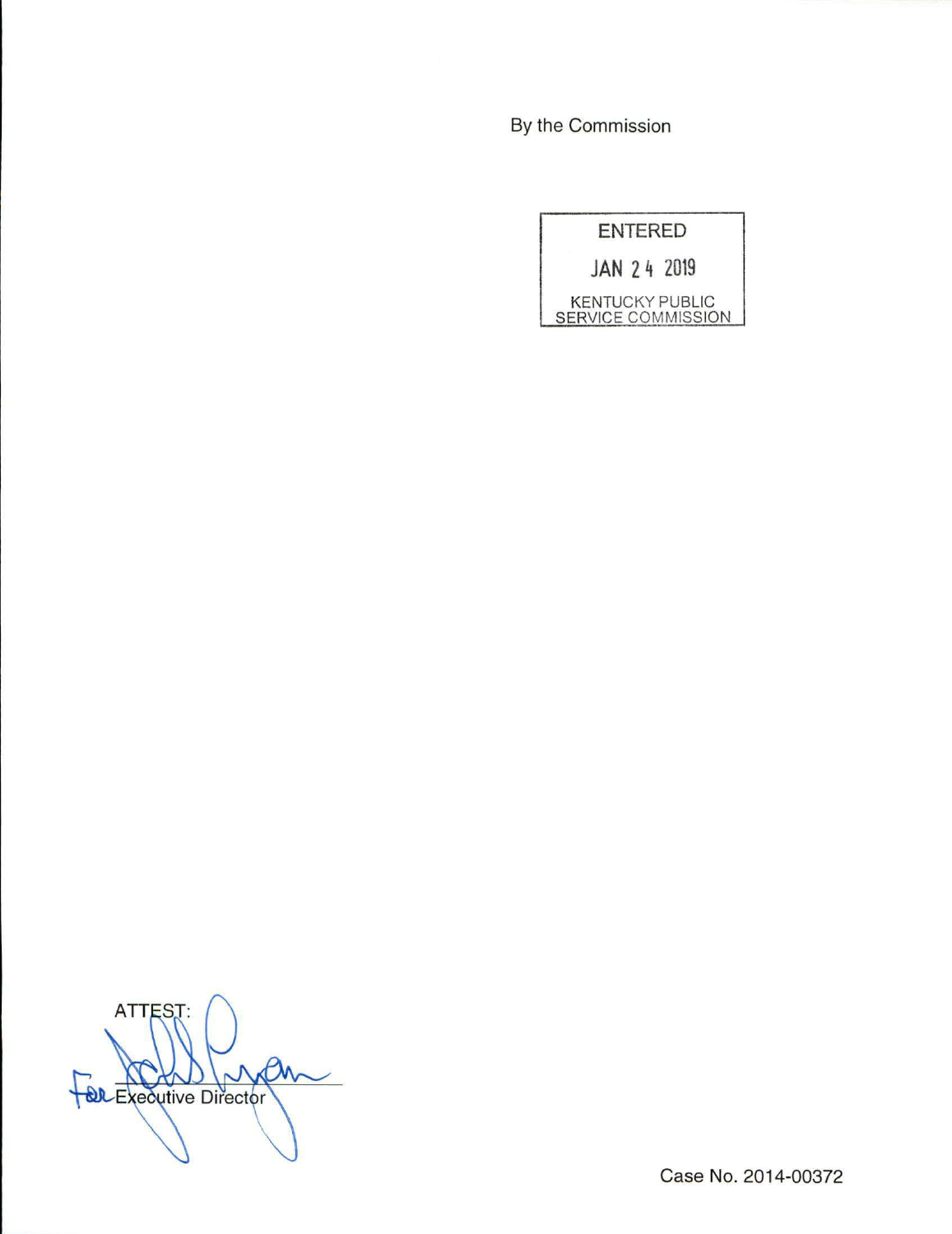\*Amanda M Lanham Sheppard Mullin Richter & Hampton LLP 2099 Pennsylvania Avenue NW, Suite 1 Washington, DISTRICT OF COLUMBIA 20006

\*Honorable Allyson K Sturgeon Senior Corporate Attorney LG&E and KU Energy LLC 220 West Main Street Louisville, KENTUCKY 40202

\*Angela M Goad Assistant Attorney General Office of the Attorney General Office of Rate 700 Capitol Avenue Suite 20 Frankfort, KENTUCKY 40601-8204

\*Honorable William H May, III Attorney at Law Hurt, Crosbie & May PLLC The Equus Building 127 West Main Street Lexington, KENTUCKY 40507

\*Casey Roberts Sierra Club 1536 Wynkoop St., Suite 312 Denver, COLORADO 80202

\*C Harris Spilman Thomas & Battle, PLLC 1100 Brent Creek Blvd., Suite 101 Mechanicsburg, PENNSYLVANIA 17050

\*Joe F Childers Joe F. Childers & Associates 300 Lexington Building 201 West Short Street Lexington, KENTUCKY 40507

\*David Brown Stites & Harbison, PLLC 1800 Providian Center 400 West Market Street Louisville, KENTUCKY 40202

\*Don C A Parker Spilman Thomas & Battle, PLLC 1100 Brent Creek Blvd., Suite 101 Mechanicsburg, PENNSYLVANIA 17050

\*Honorable W. Duncan Crosby III Attorney at Law Stoll Keenon Ogden, PLLC 2000 PNC Plaza 500 W Jefferson Street Louisville, KENTUCKY 40202-2828

\*Derrick P Williamson Spilman Thomas & Battle, PLLC 1100 Brent Creek Blvd., Suite 101 Mechanicsburg, PENNSYLVANIA 17050

\*Ed Staton LG&E and KU Energy LLC 220 West Main Street Louisville, KENTUCKY 40202

\*Eileen Ordover Legal Aid Society 416 West Muhammad Ali Boulevard Suite 300 Louisville, KENTUCKY 40202

\*Thomas J FitzGerald Counsel & Director Kentucky Resources Council, Inc. Post Office Box 1070 Frankfort, KENTUCKY 40602

\*Gardner F Gillespie Sheppard Mullin Richter & Hampton LLP 2099 Pennsylvania Avenue NW, Suite 1 Washington, DISTRICT OF COLUMBIA 20006

\*Jody M Kyler Cohn Boehm, Kurtz & Lowry 36 East Seventh Street Suite 1510 Cincinnati, OHIO 45202

\*Janice Theriot Zielke Law Firm PLLC 1250 Meidinger Tower 462 South Fourth Avenue Louisville, KENTUCKY 40202

\*Honorable Kurt J Boehm Attorney at Law Boehm, Kurtz & Lowry 36 East Seventh Street Suite 1510 Cincinnati, OHIO 45202

\*Honorable Kendrick R Riggs Attorney at Law Stoll Keenon Ogden, PLLC 2000 PNC Plaza 500 W Jefferson Street Louisville, KENTUCKY 40202-2828

\*Kent Chandler Assistant Attorney General Office of the Attorney General Office of Rate 700 Capitol Avenue Suite 20 Frankfort, KENTUCKY 40601-8204

\*Kristin Henry Staff Attorney Sierra Club Environmental Law Program 2101 Webster Street Suite 1300 Oakland, CALIFORNIA 94612